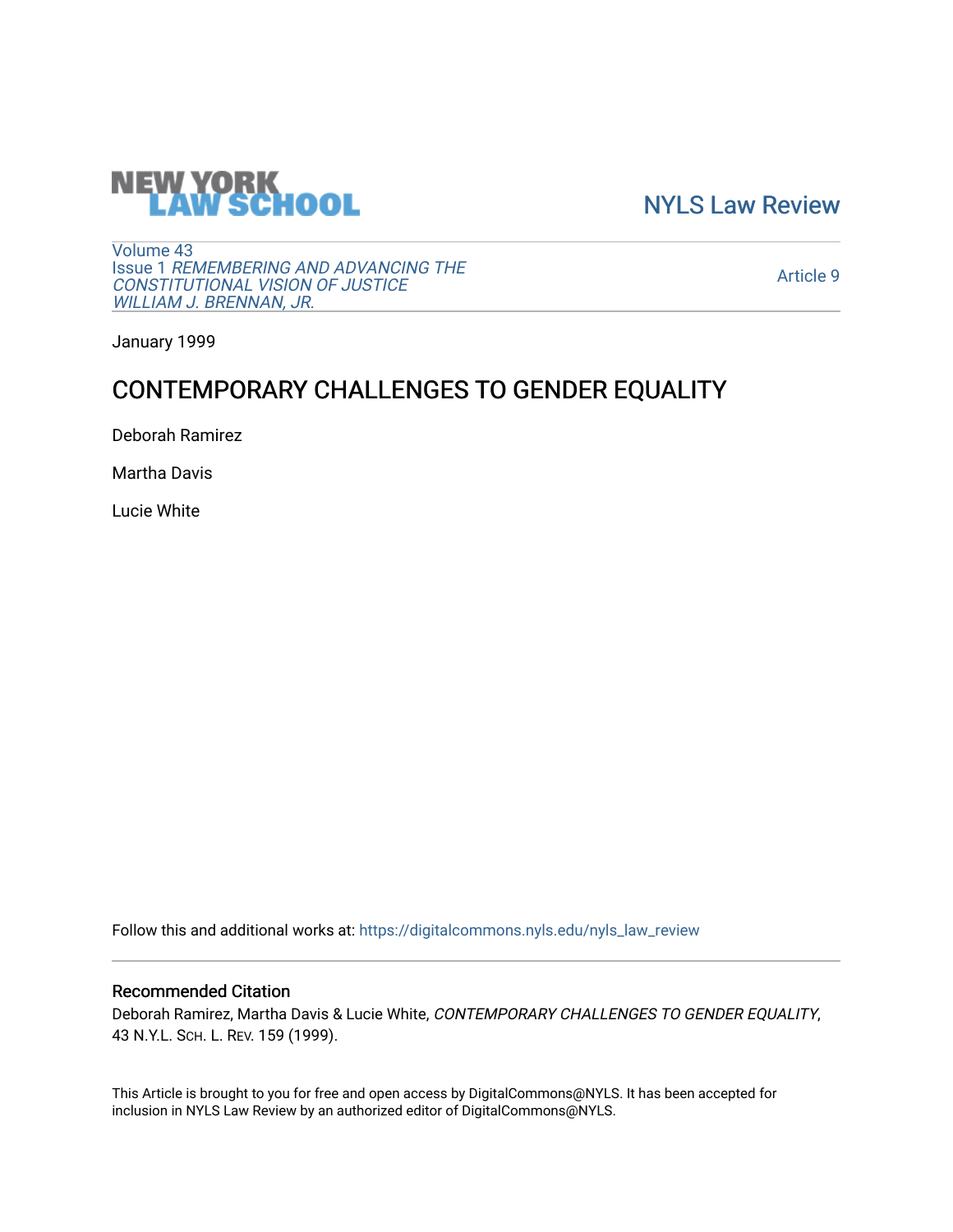#### CONTEMPORARY CHALLENGES TO GENDER EQUALITY

#### DEBORAH RAMIREZ

We hope to address some common themes and fundamental issues in today's panel. One common theme, of course, is the empowerment of women. We do not mean to address merely the economic or legal discrimination barriers women face. Rather, we hope to begin a discussion that will address a myriad of concerns that impede women from fulfilling their dreams.

How should institutions that have been shaped by history, and by a predominantly male model of how the world works be transformed and structured? We will ask how these institutions, whether they be political, corporate, or judicial, can be transformed so that women's voices and concerns begin to animate them.

We recognize that one critical piece of that transformation process is to build an alliance among and between all women-an alliance that transcends our differences, be they of race, class, wealth, or sexual orientation.

We plan to address these issues by presenting our panelists followed by open discussion. Martha Davis, who is Legal Director of the NOW Legal Defense and Education Fund, will speak about the challenges that feminism faces in addressing the needs of an increasingly multicultural, multiethnic, multiracial female population. Women do not belong to a single homogenous unitary category. Women are divided by race, class, ethnicity, and sexual orientation. How can we advance the goals of feminism for all women without allowing these differences to divide us?

#### MARTHA DAVIS

Thank you. I want to join the other panelists in thanking the Brennan Center and the *Harvard Civil Rights-Civil Liberties Law Review* for staging this great conference. It is fun for me to be here with so many professors, because I feel like I am learning and thinking about things I do not usually see in my everyday practice.

As a practitioner, I have a slightly different orientation in looking at the question that was posed to this panel. This morning there was a significant focus on the courts and on litigation, and I think that is natural given that those panels were about Justice Brennan's legacy. But in the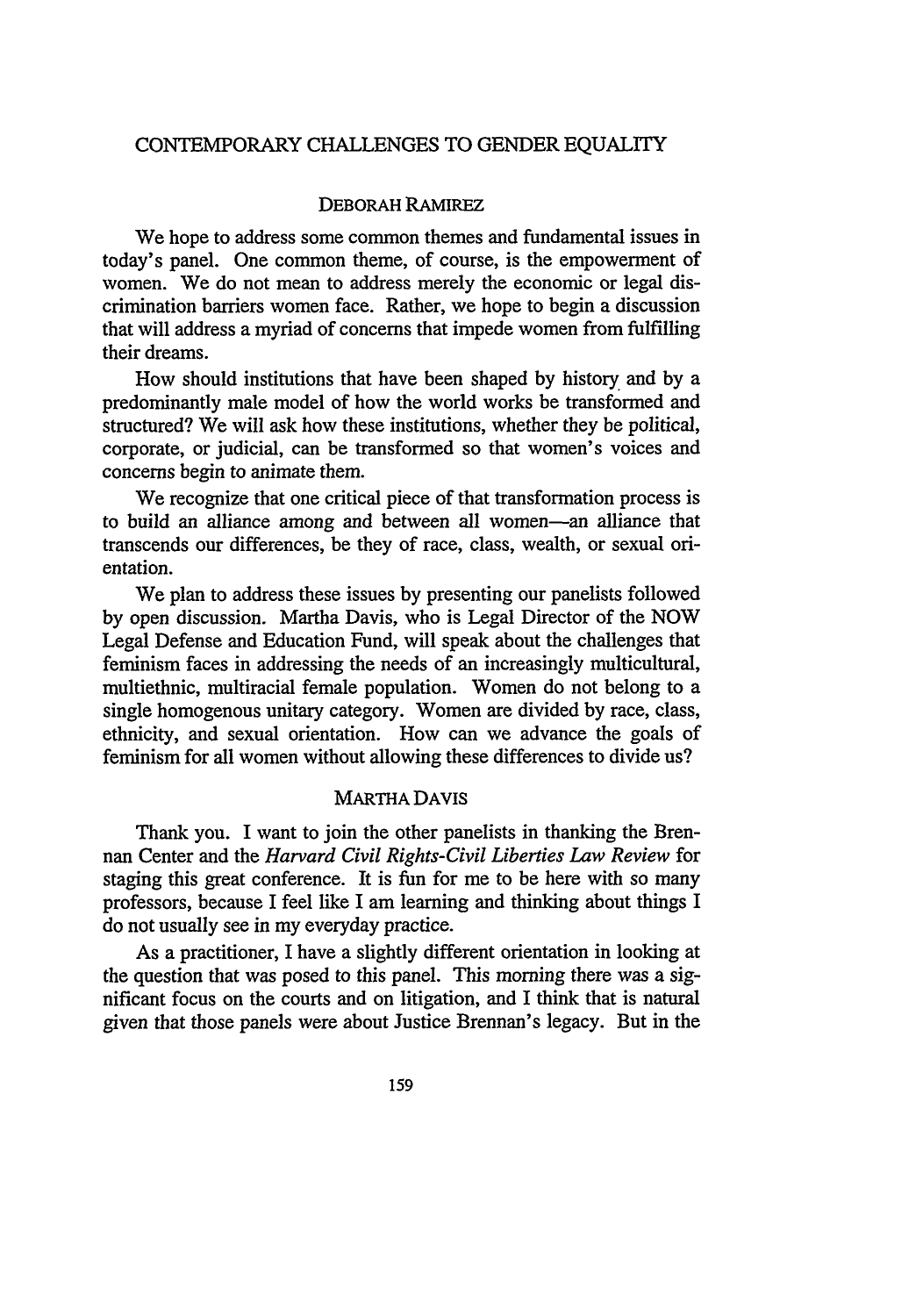near future the challenge for people interested in gender equality is to influence the hearts and minds of the public, and, first, of women themselves, rather than to focus on the courts. The challenge for organizations like mine and others is to create a social movement or social consciousness that will support changes in the law to promote women's equality and women's happiness. That social consciousness will form a basis from which to move the kinds of ideas mentioned in Brennan's dissents into the majority.

Recently I came across a description of "happiness quotient" put together by a think tank. They had surveyed individuals to determine who was the happiest in the United States. White men were the happiest, followed by white women, then black men. Black women were the least happy.

These results highlight the lack of gender neutral laws. Despite those laws, white men are still getting most of the happiness. As a result, one challenge is to spread out the happiness and thereby equalize that quotient.

I only met Justice Brennan twice. The first occasion was when I interviewed him for my book' about *Goldberg v. Kelly,2* which was one of his favorite cases. *Goldberg* grew out of the welfare rights movement of the 1960s. That movement consisted primarily of low-income women and women of color. Of course, when we talk about class, we are often really talking about race.

The National Welfare Rights Organization that mounted many of those challenges to punitive welfare laws was led by women, by and large. That movement was never fully embraced by the more middle class, more white, feminist movement. In fact, the National Welfare Rights Organization itself only became overtly feminist at the end of the welfare rights movement. There was definitely not a great deal of organizing around issues affecting low-income women at that time.

Unfortunately, *Goldberg* represented the high point of the legal success of that movement, and some of the subsequent *cases-Dandridge v. Williams*,<sup>3</sup> for example—rejected heightened scrutiny for government

*<sup>1.</sup> See* **MARTHA** F. **DAVIS, BRUTAL NEED; LAWYERS AND THE WELFARE RIGHTS MOVEMENT, 1960-1973 (1993).**

<sup>2.</sup> **397 U.S.** 254 **(1970).**

**<sup>3. 397</sup> U.S.** 471 **(1970).**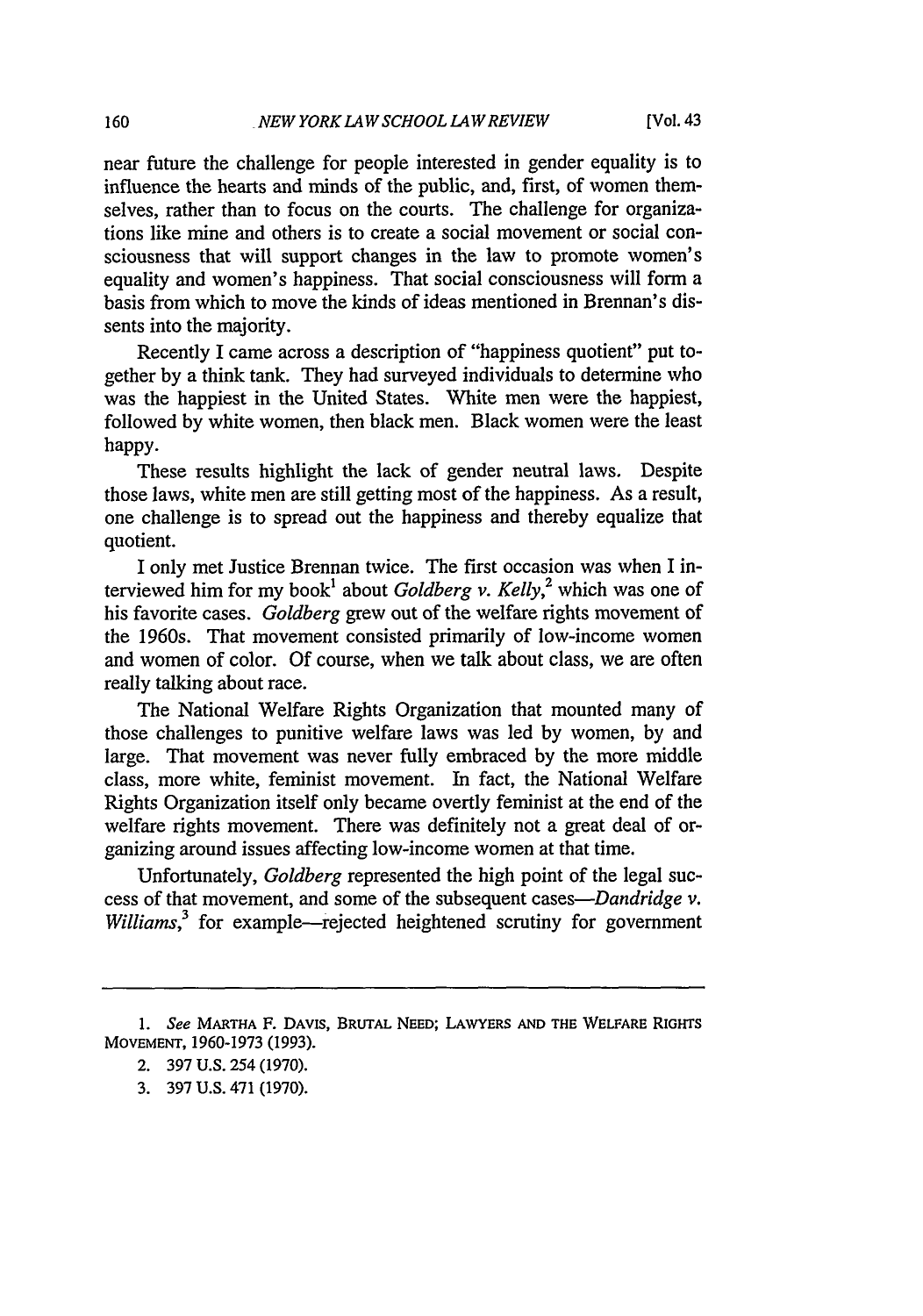actions that affected the poor.<sup>4</sup>

Brennan's dissents were on the "right" side of many of those later cases after *Goldberg*, for example, in *Bowen v. Gilliard*,<sup>5</sup> and *Harris v. McRae.*<sup>6</sup> In those cases, he specifically underscored the "pervasiveness of modem government" in people's lives, urging that excessive deference to the government was not appropriate.

Many of those cases such as *Dandridge*<sup>7</sup> and *Wyman v. James*,<sup>8</sup> which dealt with privacy, did not specifically pose gender issues. In each of those cases, however, and more often than not in others, it was women who were being affected and whose reproductive rights or privacy were being ignored. Indeed, government is pervasively present in women's lives. Women, particularly women of color, are disproportionately poor. Similarly, the government's interest in reproduction gives it a role in women's reproductive decisions that is somewhat unique in jurisprudence. Nevertheless, a narrow review of the gender-identified cases in the Court might lead one to conclude that women have won equality. The Court just issued a unanimous ruling on sexual harassment, written by Justice Scalia, that seems to address the discriminatory nature of sexual harassment and evinces a fairly sophisticated understanding of that issue.<sup>9</sup> In *VMI*,<sup>10</sup> Ruth Bader Ginsburg, the Thurgood Marshall of the women's movement, began defining a "skeptical scrutiny" and maybe edging up a stricter scrutiny for gender discrimination. So, the groups we call the faux feminists, the Independent Women's Forum, asked rhetorically, what do those feminists want?

Despite the best efforts of Justice Brennan and of others, the courts have not provided protection for poor women from government control of their lives and have not provided basic fairness for women in lower socio-economic classes. While we have made headway in other areas of discrimination, such as in the wage gap, non-traditional employment, or the glass ceiling, we are actually losing ground when it comes to poor women.

- *4. See id. at 486.*
- 5. 483 U.S. 587 (1987).
- 6. 448 U.S. 297 (1980).
- *7. Dandridge,* 397 U.S. at 471.
- 8. 400 U.S. 309 (1971).
- *9. See* Burlington Indus. v. Ellerth, 524 U.S. 742 (1998).
- 10. United States v. Virginia, 518 U.S. *515* (1996).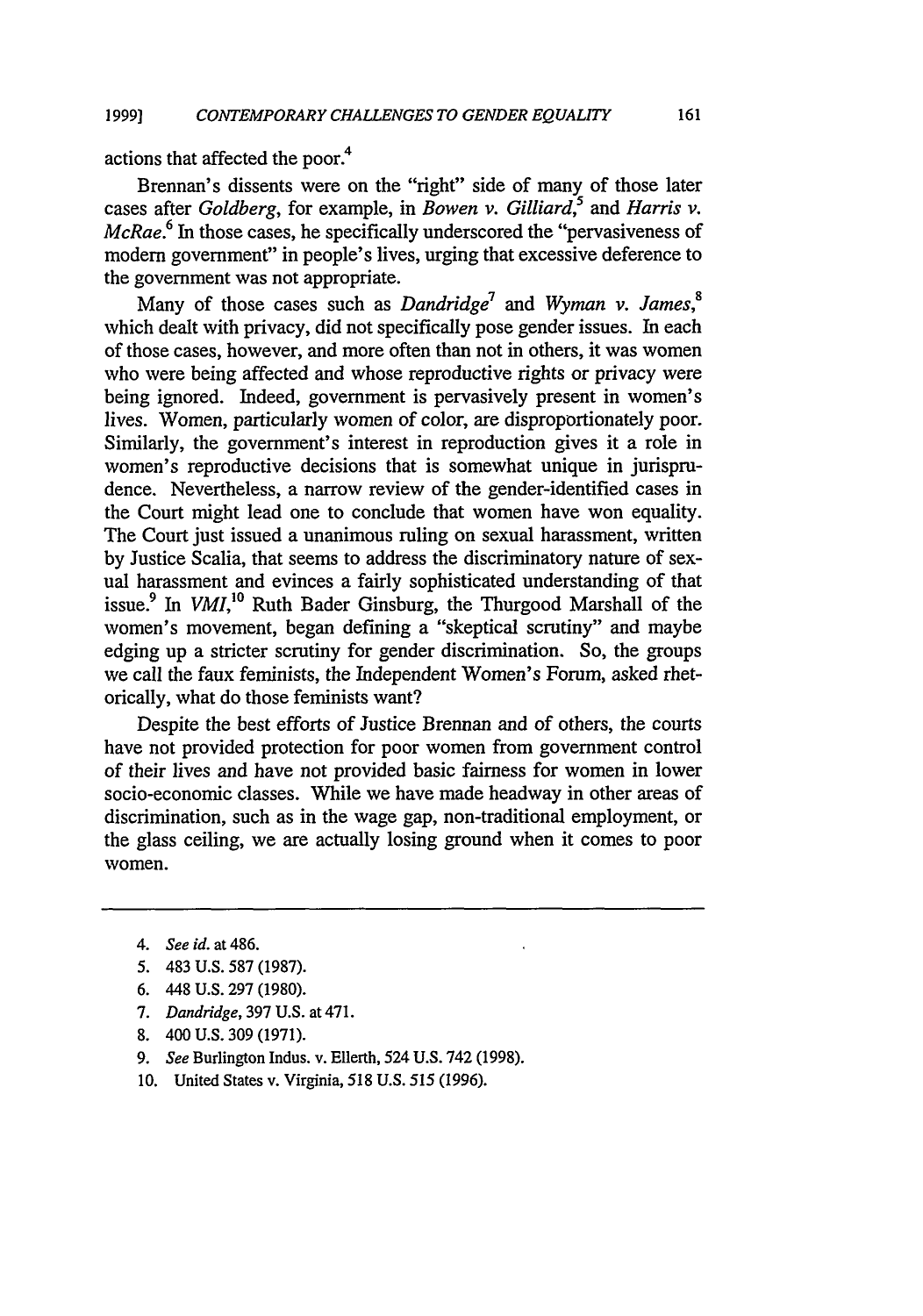A good example is the welfare bill signed in  $1996$ .<sup>11</sup> The welfare law under the prior system was not perfect, but the new version is certainly less sensitive to women's lives and to the realities that poor women face. Of the provisions in the welfare bill that directly affect women, many cannot be easily attacked in court even though they are devastating for women. In a recent challenge, the Court of Appeals for the Third Circuit upheld the family cap, which denies welfare benefits to women who have children while they are on welfare.<sup>12</sup> There is currently a challenge in state court, but it will be a difficult case to win.

Another provision of the welfare bill, the illegitimacy ratio, provides bonuses to states that cut illegitimacy rates while reducing abortion rates.<sup>13</sup> The bonuses give states an incentive to manipulate the availability of abortion and people's ability to make decisions about when and under what circumstances to have children. The provision is not really susceptible to a court challenge, yet it gives states both the permission and an incentive to get more involved in those types of decisions.

The fact that the courts really cannot address this problem places the issue back in the legislative arena and, of course, success in the legislative arena requires organizing. That brings us back to what I started out discussing—the 1960s and the failure of the welfare rights and women's rights movements to reach a common agenda. We are at another point now where that is critical.

During the recent welfare reform bill debate, women's advocates in Washington, D.C., were very outspoken about opposing the punitive measures in the bill, even though we did not read so much about that in the press.<sup>14</sup> But Congress did not hear the same concerns from constituents. When members of Congress went back home to their constituencies, they spoke to women who were very antagonistic toward poor women. It was not so much that the women's movement failed to understand these issues, but that the women's movement was not able or failed

*<sup>11.</sup> See* Personal Responsibility and Work Opportunity Reconciliation Act of 1996, Pub. L. No. 104-193, 110 Stat. 2105 (1996) (codified as amended in scattered sections of 42 **U.S.C.).**

*<sup>12.</sup> See* C.K. v. New Jersey Dep't of Health and Human Servs., 92 F.3d 171 (3d Cir. 1996).

<sup>13.</sup> *See* Personal Responsibility and Work Opportunity Reconciliation Act of 1996, Pub. L. No. 104-193, 110 Stat 2105, 2231-33 (1996).

<sup>14.</sup> *See* Derrick Z. Jackson, Skimming the Surface; Media's Irresponsible Welfare Coverage, **CHI.** TRIB., May 5, 1998, at 15.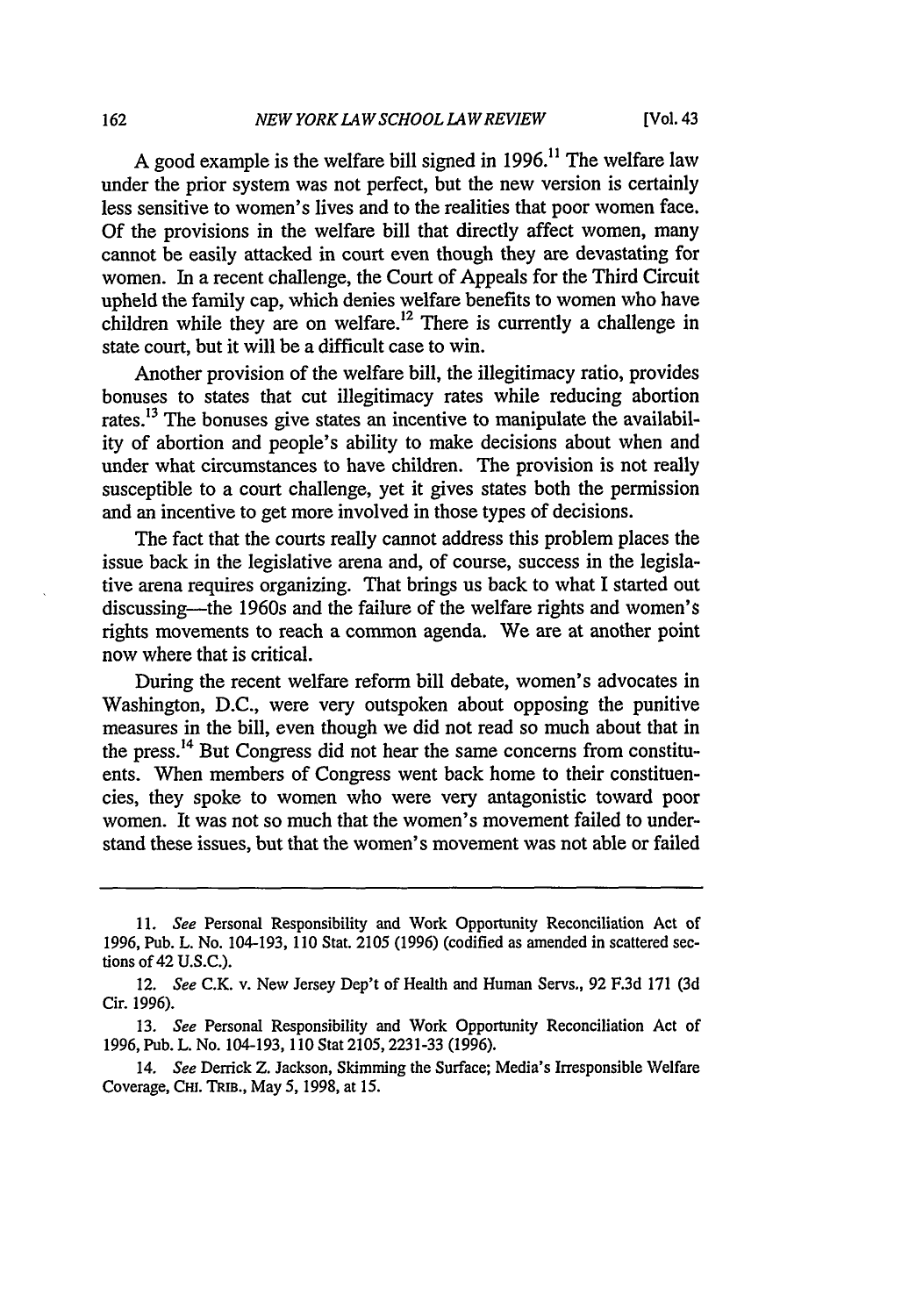to mobilize its constituency.

**A** few years ago, the NOW Legal Defense Fund sent out some direct mail on welfare, an issue that we do not usually address in these mailings. It was an experiment to see what kind of result we would get, and we focused on the child exclusion-family cap issue. The direct mail was sent to what we considered to be a safe list—people who had contributed to the National Organization of Women and people who considered themselves to be feminists in some way. After we sent out that mailing, we received hate mail, which rarely occurs with that list. Such animosity was the last thing we expected.

We have recently been sponsoring focus groups around the country to see what interests women. Again, the antagonism between middle class and poor women surfaced. For example, one of the focus groups discussed middle class women as being independent and women on welfare as being dependent, and one woman said, "I just don't have respect for women that keep having babies while they're on welfare. Those women do not deserve respect." Those types of comments most often came from white, college-educated women over thirty.

In another focus group, one woman said angrily, "I don't have anything in common with women who sit on their butts, collecting public assistance, while the rest of us are out there busting our butts." She was a black, non-college-educated woman in her twenties.

These sorts of comments came up repeatedly in very stark ways, and I was surprised at the level of anger. The challenges for those concerned about gender equality are to articulate the issues facing poor women and to mobilize women across class and race lines. This is possible because many of the issues facing poor women are indistinguishable from those facing all women. Can the women who have sent us hate mail, many of whom consider themselves feminists, be reached in a way that allows us to work collectively on issues across class lines?

At the NOW Legal Defense Fund, in our Economic Justice Program, we have focused on several issues that we hope will appeal to women across class lines: child care; domestic violence; and reproductive rights and work.

It remains to be seen whether we will be successful. A common challenge that people interested in gender equality face is trying to bridge those gaps as we move into the twenty-first century.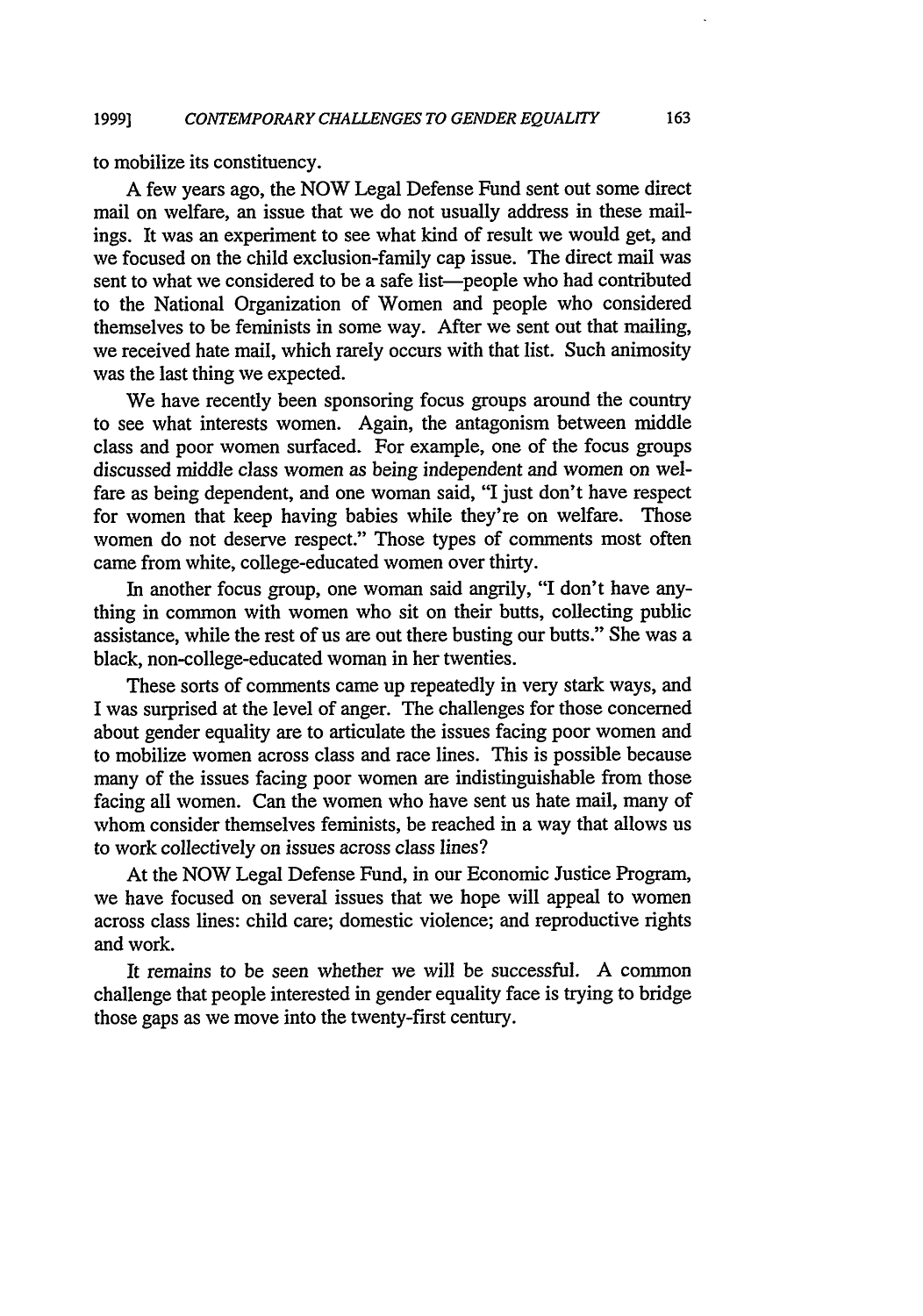#### DEBORAH RAMIREZ

Thank you. Our last panelist is Professor Lucie White of Harvard Law School. Professor White teaches civil procedure, social welfare policy, and community-based advocacy. Both as a lawyer and law professor, her focus has been on empowering those people who face profound poverty. Her work has taken her to the places where the poorest people work, live, and make their homes. In various countries she has explored the ways in which participatory development can assist poor people in creating their ability to assess their own assets and needs, and to develop appropriate direct action plans.

Her work acknowledges the struggles of poor women and focuses on the barriers that they face day to day. She will discuss how we can enhance the voices of lower-income women as we build this coalition among and between women that cuts across class lines.

## LUCIE WHITE

I want to echo the words of the other panelists, who commended the *CR-CL Law Review* for putting this wonderful event together.

I want to start by summarizing an article from the *New York Times* from June 26, 1997.<sup>15</sup> On a Tuesday afternoon in late June of 1997, Lori-Ann Williamston, a thirty-three year old African-American Navy veteran, left her two daughters, Kiyah, age three, and Lacey, eight months, alone in their double stroller in a playground in New York City's Central Park. She left the stroller packed with a case of baby formula and extra clothing for'the children.

At the time of this incident, Ms. Williamston and her children were renting space in the Harlem apartment of her old friend Valarie Grant. Grant and her teen-age son, Cori, occupied the apartment's two bedrooms. The Williamstons slept in the living room near the dining room table and an aquarium.

Williamston had extensive **job** experience and a high school equivalency diploma. Nonetheless, since her discharge from the Navy, she had been unable to find steady employment. She was making ends meet with income from temporary jobs, such as collating paper in a warehouse for about five dollars an hour. She was also receiving a public assistance stipend of about one hundred dollars a month, which was likely to be

*<sup>15.</sup> See* Dan Barry, *Mother Left Her Children out of Despair, Police Say,* N.Y. **TIMES,** June **26, 1997,** at B3.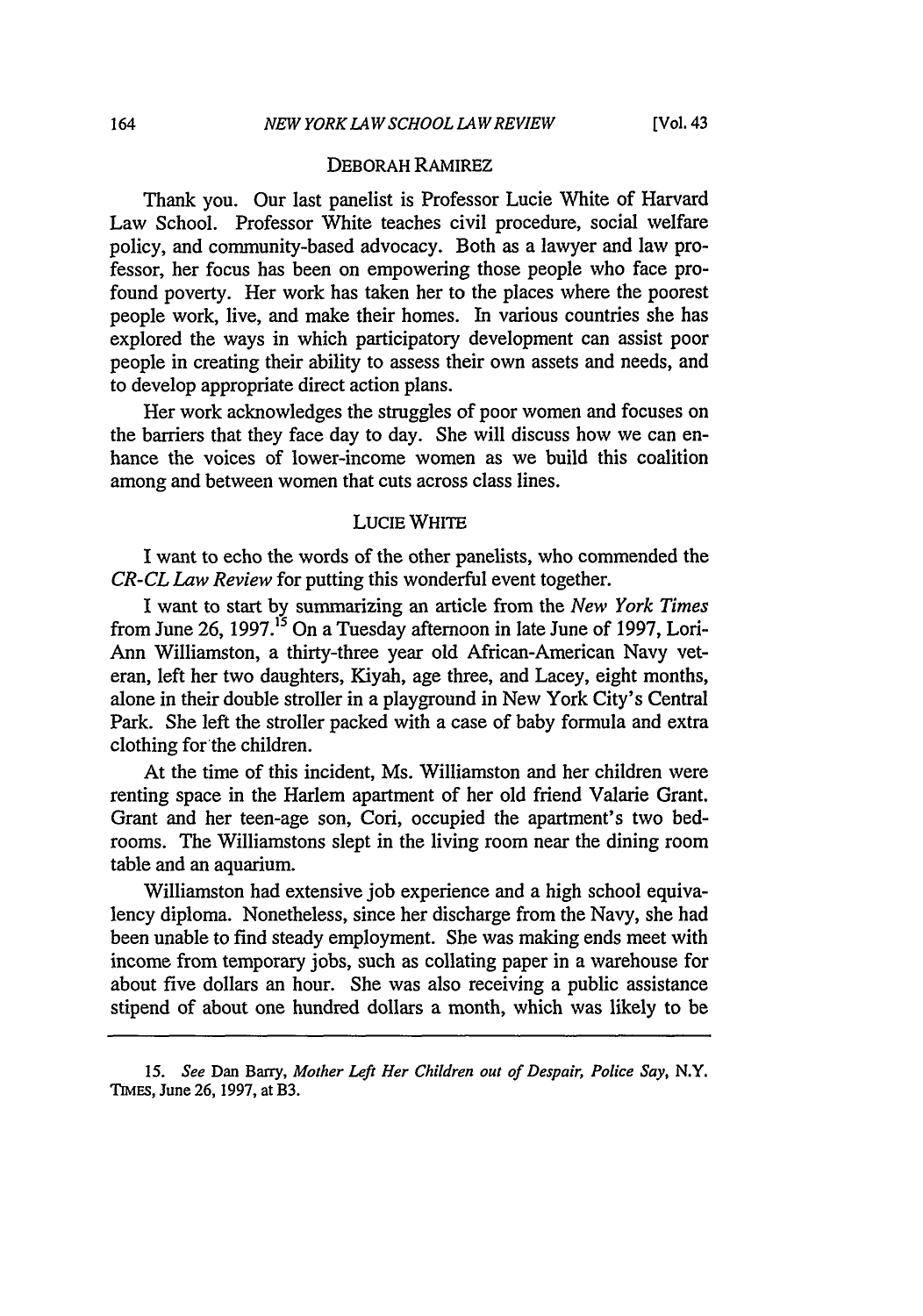terminated at some point under welfare reform.

After she left her children, Ms. Williamston returned to Ms. Grant's apartment. A few hours later, the police tracked her down on the basis of a tip from her roommate and arrested her for abandoning her children. At the time of her arrest, she explained to the officers that she had been depressed about her situation and knew that if she left the children in the park, the police would take care of them. The police concluded that Ms. Williamston's actions seemed to have been motivated by despair.

In the United States, the numbers do not work out to enable "selfsufficiency" among women, like Ms. Williamston, whose work opportunities are at the low end of the waged labor market. Yet, welfare reform is premised in women's capacity to balance their household budgets on poverty-level wages. The big innovation of "welfare reform" is to require states to end a family's federally funded benefits after a fixed period of time, leaving them on their own in the low-wage labor market. Yet, the best that a single mother can do in the low-wage labor marketeven if she is in a position like Ms. Williamston, who is a veteran with a high school diploma and prior job experience—will not cover the costs of basic necessities: food, shelter, housing, and child care. Two thousand single mothers are facing the termination of their welfare benefits in the metropolitan Boston area starting at the end of the year.<sup>16</sup> The best budgets that the members of my social welfare law class have been able to produce for a hypothetical Boston-area single mother working a full-time minimum wage job would put her between \$5,000 and \$20,000 in the red, even after she had received her earned income credit.

One source of hope on this bleak landscape is that a convergence of forces, in this country and internationally, seem to be sparking a new wave of women's political activism across income, ethnic, and religious differences. These new movements are beginning to come together around gender-linked injustices that recur in different forms across every contemporary society: gender-motivated violence; the devaluation of care; limited educational options for girls and women; persistent discrimination against women in waged work; and political cultures that bar women's voices.

The great risk that I see to this new women's movement is that it will follow the same course as women's movements of the past. It will hold

*<sup>16.</sup> See generally* Hilary Sargent & Judith Gaines, *Sit-In at State House Urges Reprieve of Benefits Cutoff,* **BOSTON GLOBE,** Dec. 1, 1998, at B4.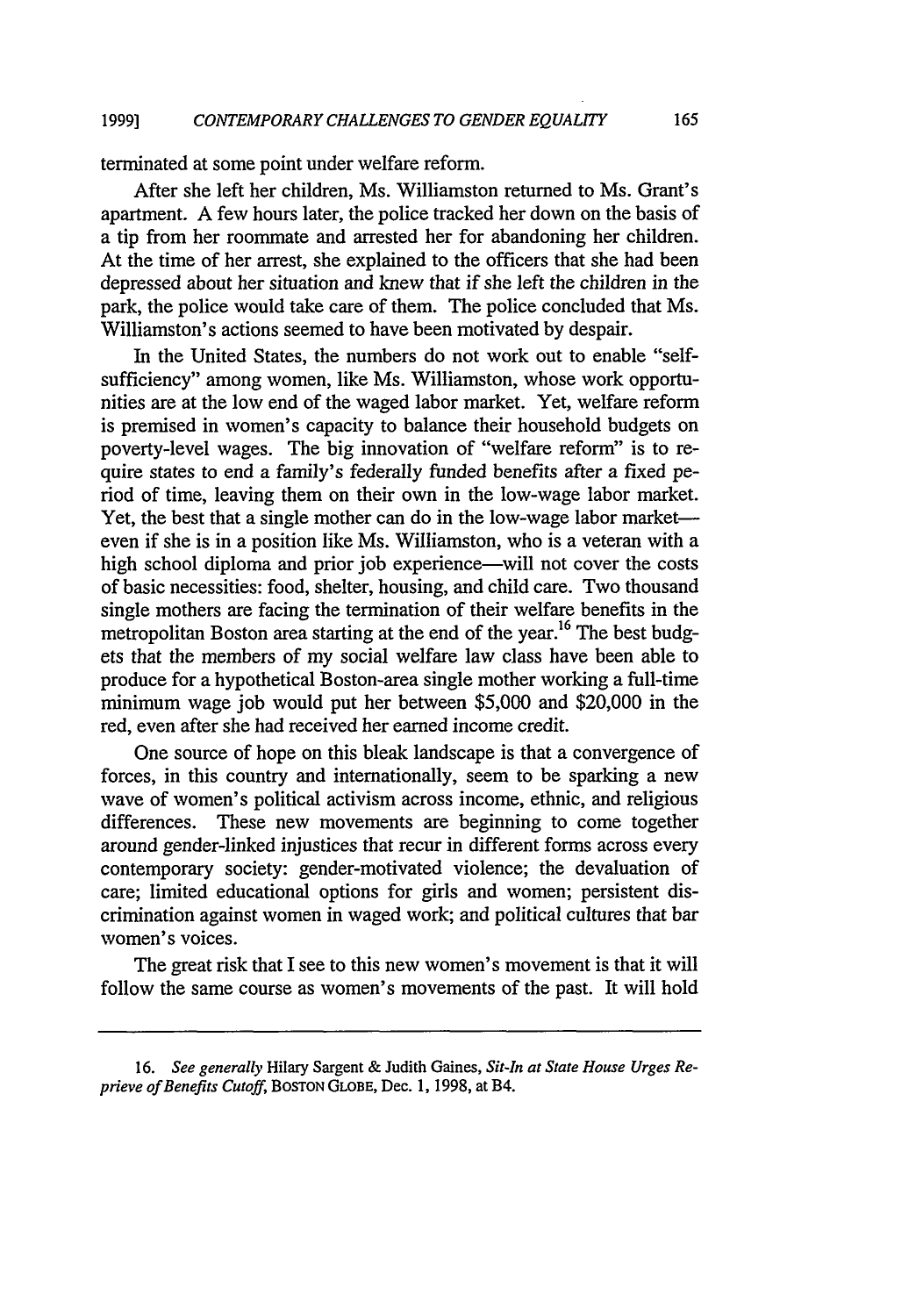itself together across wealth and status differences with the brittle glue of coalition-the opportunistic overlapping of fixed interests among differently situated women, rather than through the difficult process of conflict and conversation—the hard kinds of interaction among women that open up, challenge, and change the preconceived self-interests of all of its individual participants, particularly those who come into the interaction with greater wealth and power.

These practices of conflict and conversation are not easy to bring into the day-to-day political activities of women around bread-and-butter issues like child care, workplace discrimination, and sex-linked violence. Once the big differences of wealth and status start to surface, the alliance starts to fracture. We are not accustomed, as women, to listen and work together on common visions across the divisions produced by race privilege and wealth inequality. We are not used to seeking transformative power differences in the interest of gender equality.<sup>17</sup>

How can the law help to enable the kind of women's movement partnership that will not fracture when narrowly defined interests begin to diverge? First, it can help to prepare the soil for this new women's movement by providing legal rights like freedom from workplace sexual harassment, which can help women challenge entrenched wealth and status inequalities. But more importantly, it can help by endorsing and supporting programs, projects, and practices that work to strengthen the individual and collective political agency of less advantaged women. Indeed, one can imagine a social welfare system designed explicitly to enhance the sense of personhood of lower-income women, thereby enabling them to participate in civic projects and political movements in more robust and equal ways.

It is an understatement to say that the social welfare system in this country has never worked very well to further that goal. Indeed, in my years of ground-level work with low-income women who use public assistance, I have repeatedly heard from women that our social welfare system works in the opposite way. Let me quote one woman with whom I talked at great length while working in a Head Start Program in a public housing development in Los Angeles in 1992.

**<sup>17.</sup> I** want to stress that such a new women's movement would not be restricted to people whose biological gender has been defined as female. Rather it is a movement of all persons: around basic social and economic justice for women, no matter what their position in hierarchies of household, workplace, race, and caste.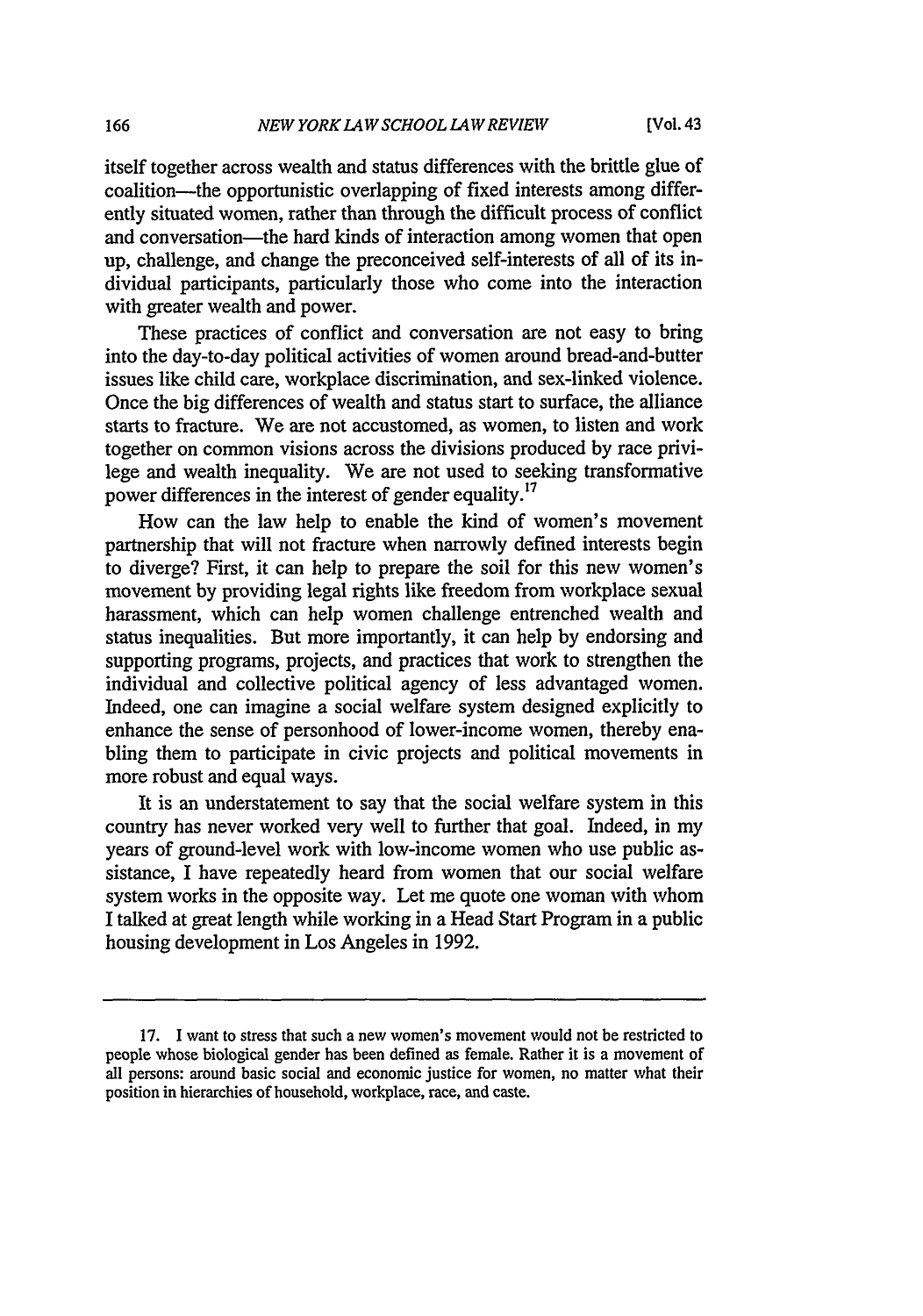The welfare? They treat you like dirt. They don't even know you, and they treat you like dirt. The first time **I** applied, this woman had never met me. She didn't know me, and she treated me like I was somebody on crack-like a dog, like I was nothing. And I don't like being treated that way.

Our laws of social welfare do not have to work this way. Our laws do not have to create and endorse systems of social provisions that murder the spirit of the people for whom those laws purport to provide. A decade ago I was drawn into research on Head Start,<sup>18</sup> because I had found, through my own practice, that this program was an example of a law-based social welfare program that sometimes worked to *enhance* rather than *undermine* the self-agency, dignity, and political voice of lower-income women. When I began to research that program's legislative history, I found that over the course of its history literally hundreds of women had made the trip to Washington to testify before Congress about how that program was working for them. They testified that their participation in the program gave them a sense of hope, safety, voice, and power. Let me read some of that testimony.

I felt a sense of despair with little self-esteem. I thought my life was without meaning. One day I heard there was a Head Start class down the street at a time when I had lost all hope of ever being anything but an outcast. I learned that I was not the only young mother or dropout. I started putting time in at the class. I remember picking up a book to read to the children and the fear I felt. I realized that I needed a Head Start.

Another woman:

Starting to work with Head Start made me find my place. I have a place to go. It's a place to get together, gossip, and

<sup>18.</sup> Head Start is a federal matching grant program that aims to improve the learning skills, social skills, and health status of poor children so that they can begin schooling on an equal footing vith their more advantaged peers. *See* **JANEr** CURRIE **& DUNCAN THOMAS,** DOES HEAD START MAKE **A** DIFERENCE? 1 (National Bureau of Econ. Research Working Paper No. 4406, 1993).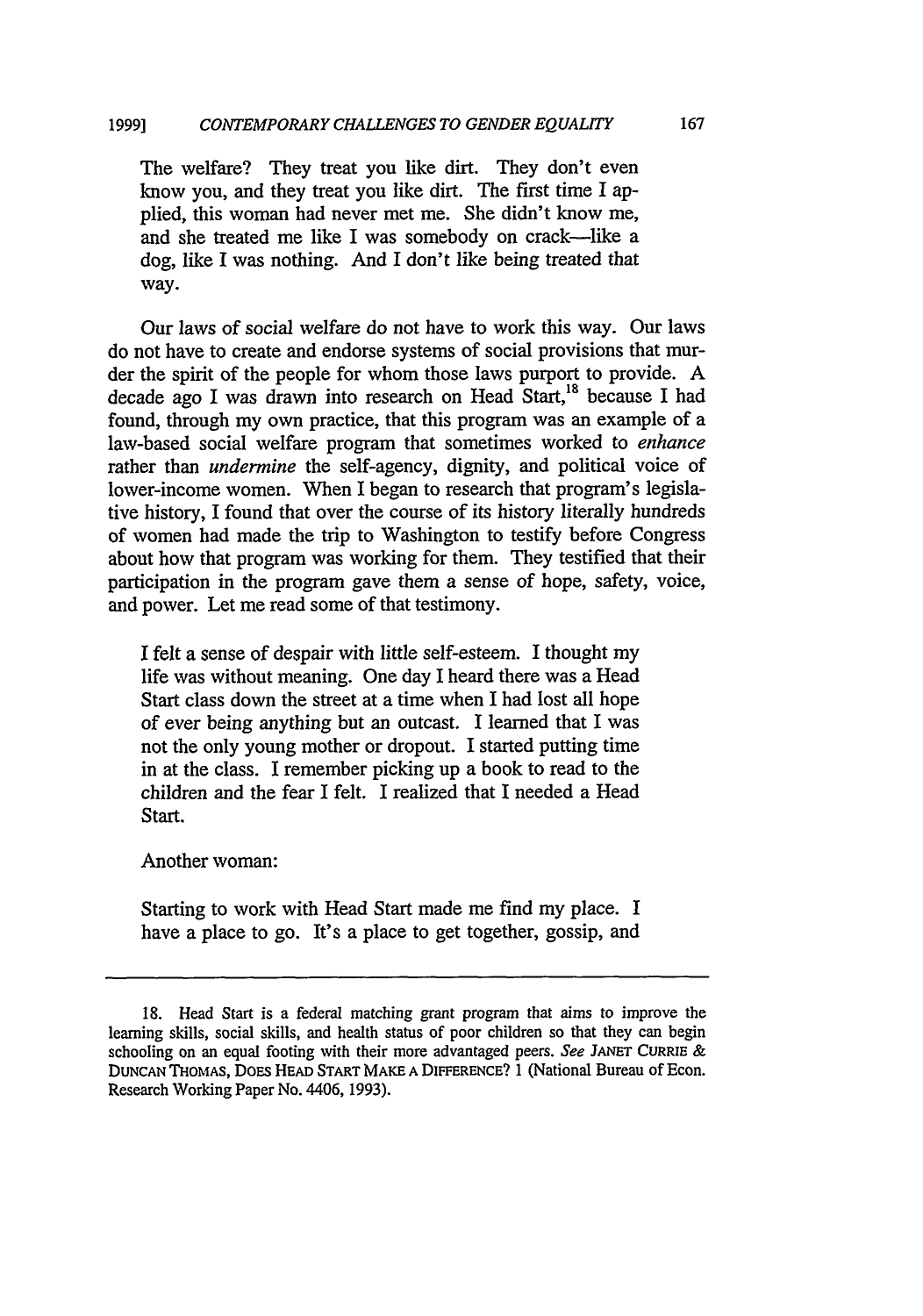lose your tensions. You find out that other people have the same tensions as you. You can get together and talk.

Another woman:

Twenty years ago, without speaking English, with a fouryear old child, I walked into a small classroom, and immediately I felt very welcome. There's not a language barrier. It doesn't matter if we don't speak the language, or we have an accent. There's always a place for us. These are the kinds of programs we need, programs that don't judge us, programs that have the opportunity to educate ourselves.

Another woman:

I began writing poetry. I was never interested in writing before, but the frustration of a bad marriage, a house full of babies, needed a mode of expression. The staff at Head Start found out about my poems, and I gave them permission to print them in the Head Start parent newsletter. Head Start was there once again, providing outlets for my frustrated creative urges. Having a voice is one thing, but being able to express that voice is another, and having someone to listen when you express your opinion is the greatest success of Head Start. They listen.

And yet another woman:

If it had not been for Head Start, I might still be a maid. Head Start gave me the first job I ever had that did not include pushing a mop.

The themes of this testimony were echoed in the work of United Nations observer Fauzia Ahmed<sup>19</sup> when she commented on what lowincome women seem to want from law-supported development projects across the economic South. I quote from a report that she wrote to the United Nations:

168

**<sup>19.</sup>** *See* FAUZIA **E.** AHMED, BEYOND BEllING '95: BUILDING THE ROAD AS YOU WALK 18-19 (Radcliffe Pub. Policy Inst. Working Paper, 1996).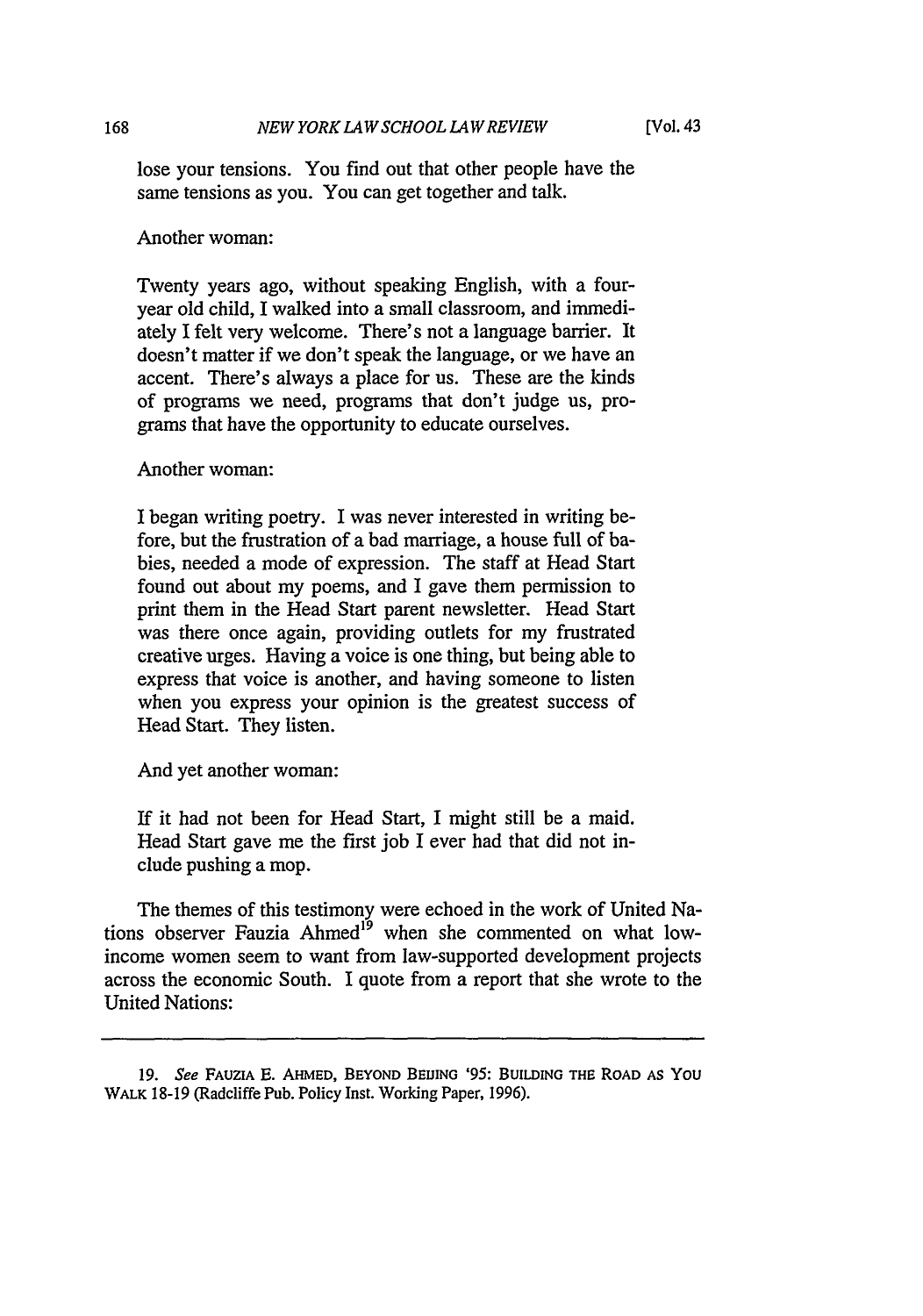Today, as I visit projects that deal with women's empowerment, I can see that the sense of belonging created by group formation is the key to empowerment. Women want more than material comforts. In a workshop discussion, rural women in Bihar, India, gave the following list of desires, which were startling in their simple wisdom: selfidentity, leisure and time to dream, recognition and respect, love, affirmation and freedom. My own experiences with rural women in South Asia have confirmed these findings. Women have talked about the necessity not only of finding their own identities, but of loving themselves. In ... Bangladesh, women asked what is the use of skills training and development if there is no love at home **...** They want affection and respect at home and from the community, a kind of social change that is about much more than increased in- $\frac{1}{20}$ 

How can the law intersect with low income women's lives in ways that respect and acknowledge these desires and give them the social space and material resources that enable them to pursue and achieve them? I believe that we must focus on this question first if we are serious about sustaining a new women's movement in which lower income women can challenge elite women to reconsider their notions of their own desires, values, and aspirations. Only through such challenge can the hard issues of violence, workplace discrimination, and care be addressed in a mutually transformative partnership, rather than a brittle, interest-driven coalition.

# DEBORAH RAMIREZ

Thank you very much.

We hope to address some common themes in the discussion that we are going to open up.

One of the common themes we tried to discuss here was how to move beyond the last waves of the feminist equal justice movement. We tried to focus on moving beyond just economic development or equal pay, to the myriad of ideas that Professor White encountered when talking to women about what they want, what their dreams are, what would

20. *Id.*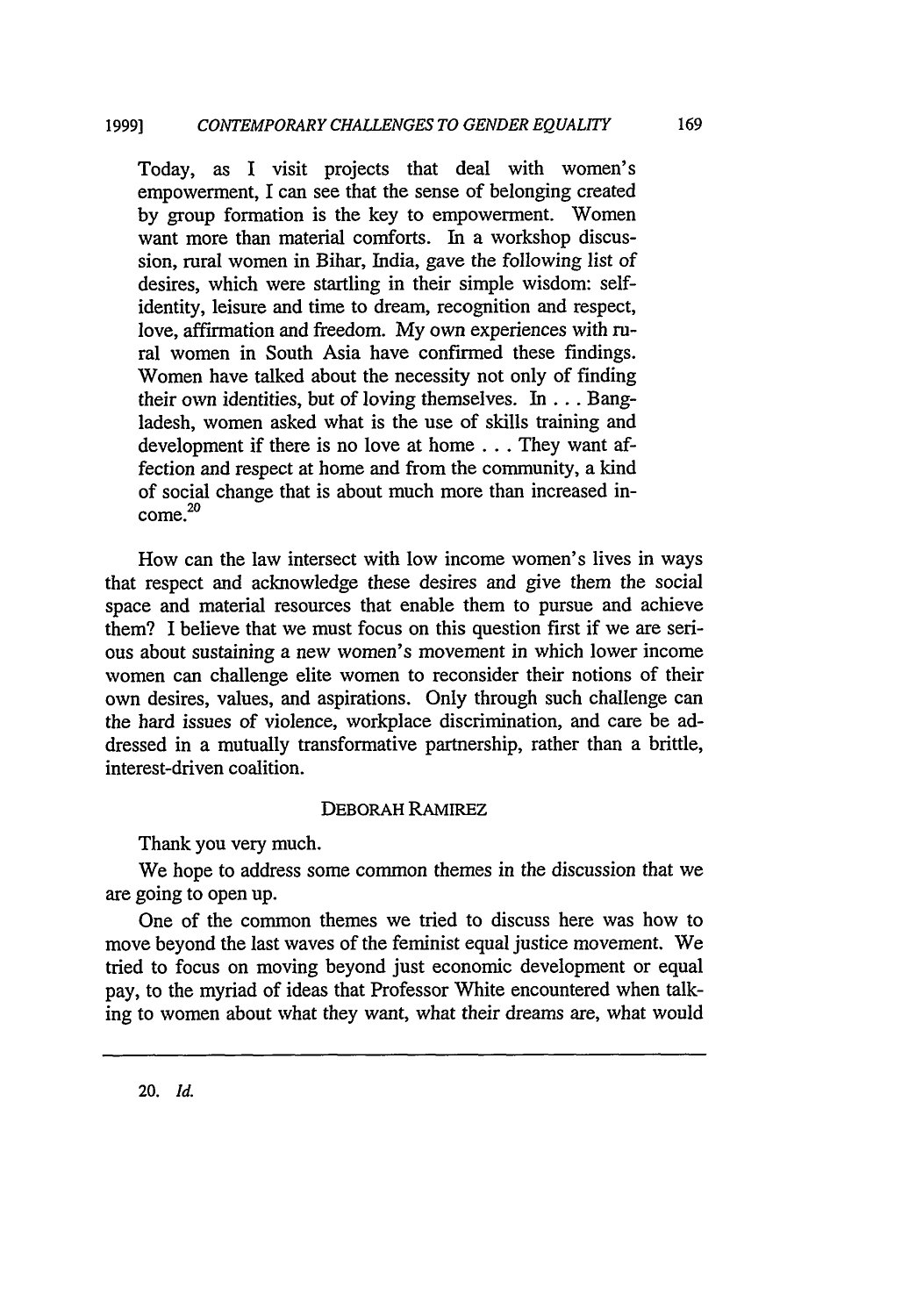make them happy.

In trying to transform institutions, we are trying not merely to make them gender neutral, but rather to make sure that they accommodate gender differences. To make such an accommodation, our challenge as men and women is to create a coalition that is not focused solely on privileged women, but one that is inclusive of all women.

To do this, we need to develop common ground, a common agenda, which in its inclusiveness allows us to include those who are the poorest among us. Such coalition building is difficult, especially when, as Martha Davis said, the women's movement now is divided by class, ethnicity, and race. When Professor White spoke about coalition building in the civil rights movement, she raised some important issues. Who do we ally ourselves with? What does this alliance look like? What is its common agenda? The quote from Martin Luther King, Jr., teaches us that we must listen, that we must educate ourselves, and that we must engage in dialogue to create this coalition with real glue, not glue that will last only for the moment.

To do that, we must listen to one another. It is a struggle, but a struggle worth embracing, because it is only by embracing the struggle that we are going to truly galvanize the energy to transform institutions for women in the twenty-first century.

Finally, we must consider whether the women's movement really stands for all women. Will those who attack the poorest among us find that the women's movement will fight for them, because an attack on our poorest is an attack on us all?

That, at least, is the common vision and theme of the panel. We now open up the discussion to the floor.

#### AUDIENCE MEMBER ONE

Most people believe that women who decide to have children should take into account the economic consequences of that choice, particularly those who are on the brink of poverty. It seems that this sort of thinking has been a source of division.

#### UNKNOWN SPEAKER

I want to make sure that everybody on the panel gets to respond, but I will just respond quickly.

First of all, women do not decide to have children. People have children, not just women. But as far as having children can be seen as a con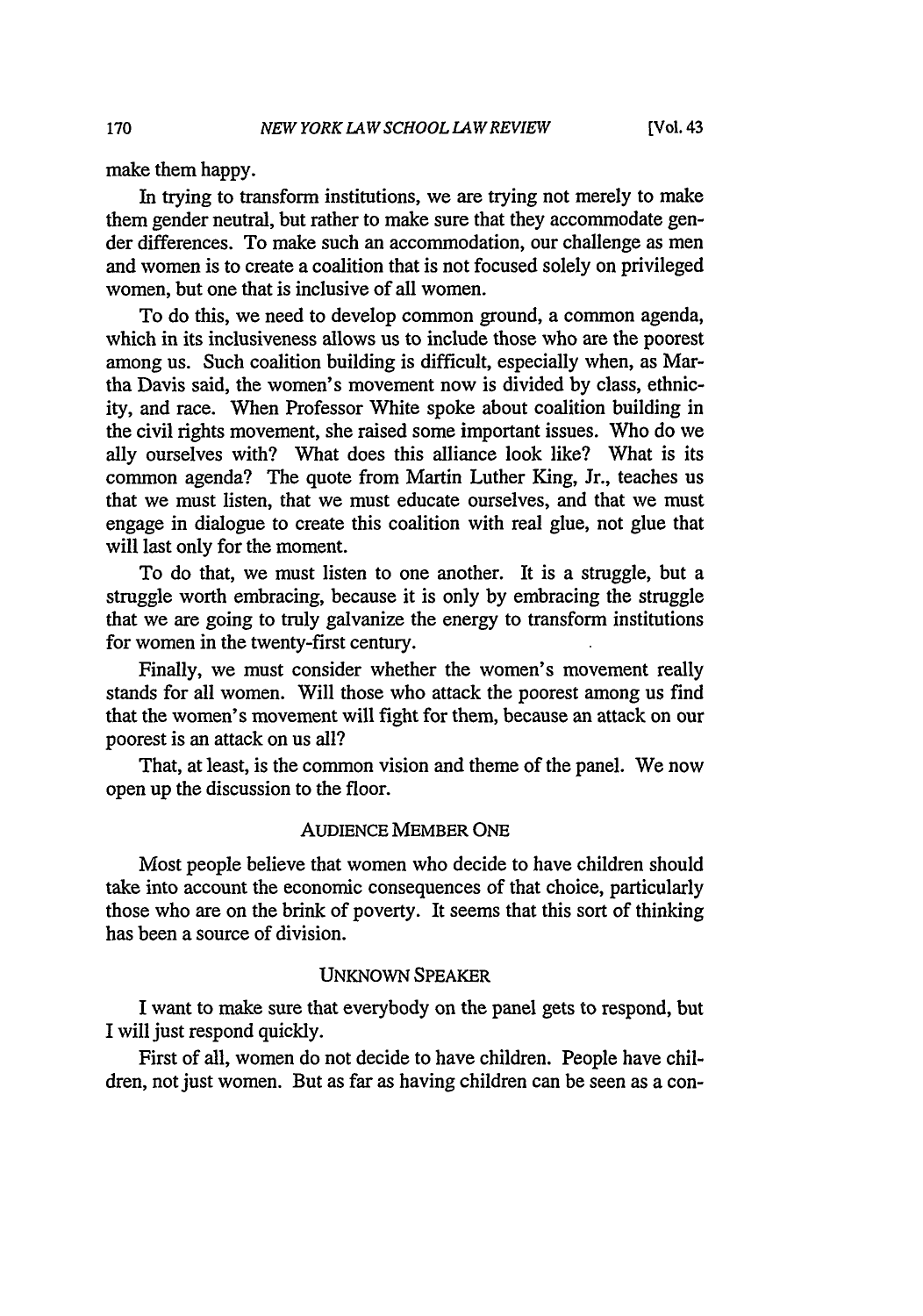sumption decision, I agree with you that many people see it that way, but I disagree with that characterization. Part of understanding what it means to have families is to transform the notion that having children is a consumption decision.

In other words, I would not exactly disagree that having children is correlated with poverty. I would not argue with you that if you have children when very young in our society, it is likely to mean that you are going to be in poverty. I just challenge why you should be in poverty.

In regard to children being classified as a consumer good, there are many general commodification concerns with that classification. But I will also add that the world is dependent on reproduction. Reproduction is not a private issue. Economists recognize that children produce positive externalities beyond the families who have them. Children are needed to grow into the future economy. They are good for everyone. They are not a private consumptive good like, for example, television.

#### UNKNOWN SPEAKER

You have articulated very forcefully a view that contributes to the difficulty of creating a "class-class" coalition. One source of my genuine despair is that if we look back at the history of social welfare states, there is a correlation between those states that have not produced the kind of negative results I characterize as spirit-murdering results, and periods in history when there was a societal consensus favoring population expansion across the board.

A serious global question is whether there is a consensus that children coming from all sectors of society is actually a public good. That is a dark secret in some of the discourse that is afloat, and it feeds some of the division. However, we cannot just assume that people will understand the last statement you said. Rather, it has to be actively worked at to get people to appreciate. That is certainly true when we look at other parts of the world.

#### MARTHA DAVIS

Just to continue the answer, poor people have children for the same reasons that other people have children. All the data shows that people have children because they want companionship or because children are valued in society. It is one of the reasons that the birth rates of women on welfare have not been responsive to the child exclusion programs that deny benefits to children while they are on welfare. If the goal is really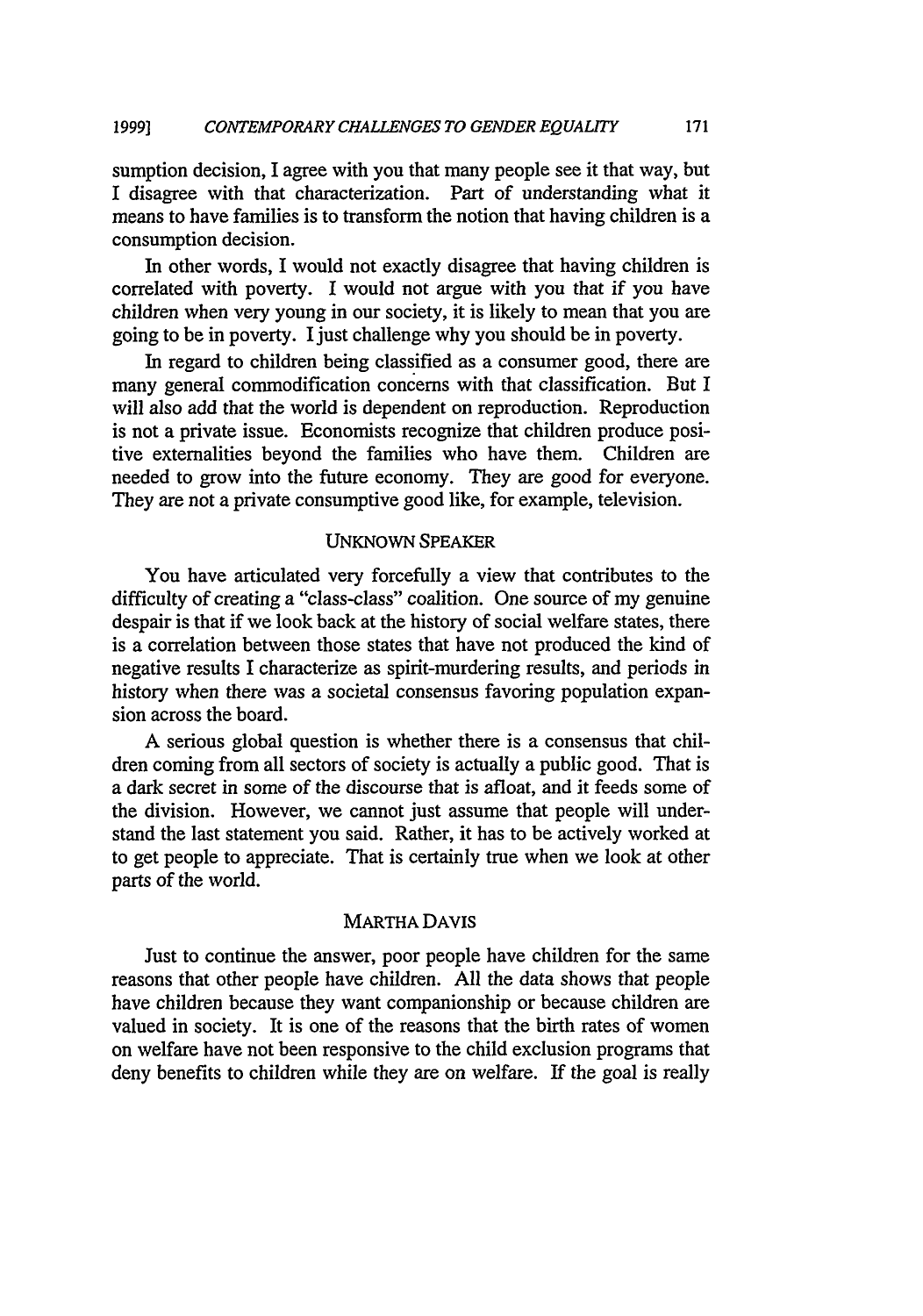to deter women from having children they cannot support, the best way to accomplish that goal is through public education and by providing more opportunities. It is not an economic decision.

The other answer we put out in response to those kinds of questions is to look at the tax system. One question is why are people so angry about women on welfare having children who they supposedly cannot support, but there is not the same anger against single people having children who claim tax exemptions and child care deductions. Those types of tax subsidies are seen as acceptable, whereas the subsidies provided through the welfare system create animosity.

#### AUDIENCE MEMBER TWO

One area where women have lost ground is in the privacy sphere. I am not sure to what extent that issue has arisen in the equality cases, but that seems like an area in which these concerns might be addressed in the future.

#### UNKNOWN SPEAKER

I have some concerns about privacy in general. I do not take the position that privacy issues have been a huge trap, but I think that characterizing women's issues as private has led us to effectively leave women with women's burdens.

Accordingly, we are talking about institutional restructurings. Part of that is to make issues that are part of women's lives, part of public life. From my perspective that includes family care. The question of distribution of family care is not a privacy question, but rather an equality issue.

If you are saying that privacy provides better litigation issues, better litigation grounds, then maybe. In the reproductive rights cases, there has been a lot more discussion recently about equality. Also, some of the issues in reproductive rights cases now have to do as much with being able to have children as with being able to prevent having children-in other words, with some of the eugenic concerns associated with welfare reform.

To understand why that is an important issue, we must move away from the privacy realm and focus on understanding what raising children entails.

172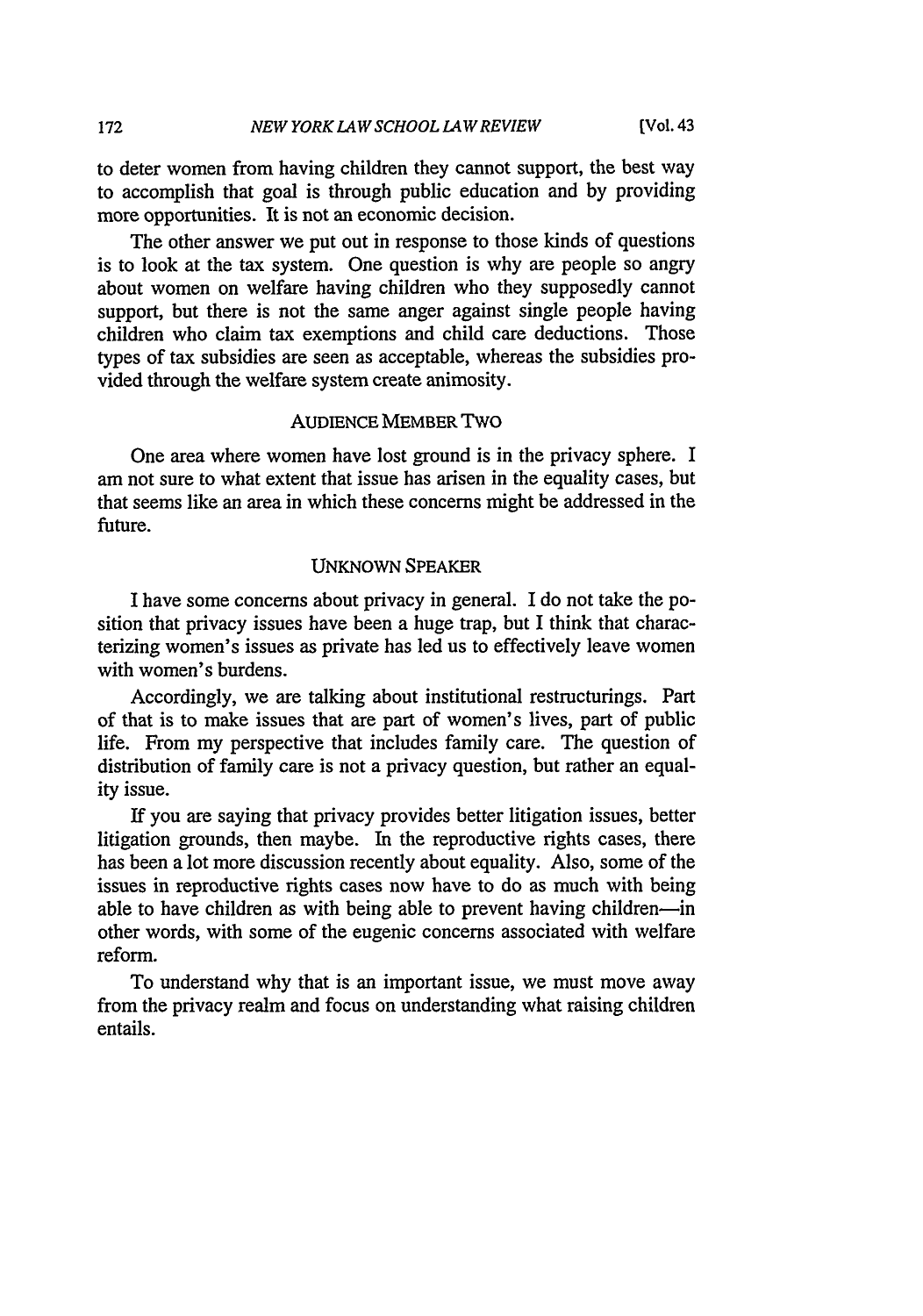#### UNKNOWN SPEAKER

There are certainly ways in which just the idea that the caretaking of children should be a private issue has undermined efforts to establish day care in the United States. That has been mostly an issue of public consciousness and to some degree an issue that has affected legislation.

It is intriguing whether litigation strategies could be developed that would help to loosen the sense that caring for children under six is something that has to happen within privatized homes. One way people are getting around the issue is by relating early child care to education. They see good child care starting from age zero as part of a continuum of education, an area where there is a powerful public tradition and strong, even constitutional law about rights.

Much more work could be put into consciously trying to enhance the traditions in legal doctrine that would establish public support for child care. If we look at the message President Nixon wrote to veto a very generous federal child care statute that had passed Congress, he pitched his veto in Cold War terms, by arguing that to have government-funded public day care would move the country in the direction of commu $n_{\text{sim}}^{21}$  In the American legal culture that has been an idea that has burdened efforts to improve child care from very early on.

## MARTHA DAVIS

In the litigation area, our focus in terms of substantive rights is on state constitutions. What we really want to do is a better job of marrying litigation with organizing. Even if we are successful in court, which we are less likely to be if we have not done a good job of organizing, we are not going to be able to complete the enforcement and follow-through we need to effectuate change in the long term without that organization and public support.

The state constitutional due process and equal protection provisions lend themselves to working on both reproductive rights issues and child care issues. Sixteen states also have equal rights amendments<sup>22</sup> (ERAs). There has been very little litigation under those ERAs, and there is much headway that could be made, particularly on child care issues.

<sup>21.</sup> *See* Veto of the Economic Opportunity Amendments of 1971, **PUB.** PAPERS 387 (Dec. 10, 1971).

<sup>22.</sup> Beth Gammie, Note, *State ERAs: Problems and Possibilities,* 1989 U. ILL. L. REV. 1123, 1125 (1989).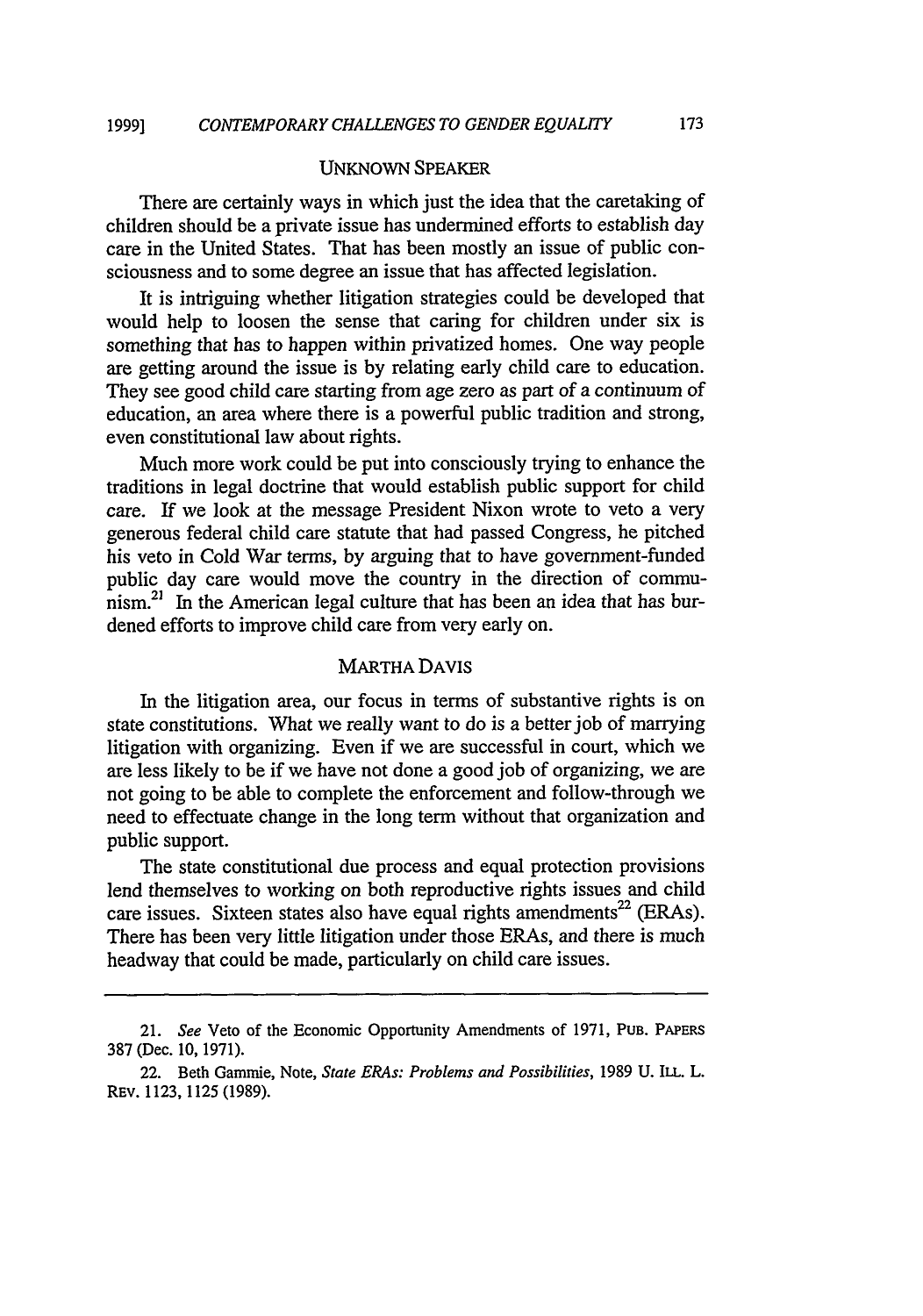One area we are looking at along the lines of what Professor White mentioned is the provisions in state constitutions that deal with education and the fact that there are new studies and literature that emphasize the importance of education during a child's pre-kindergarten years.<sup>23</sup> These state constitutional rights to education should not be limited to kindergarten through twelfth grade, but should, in light of this new research, create a government obligation to create educational opportunities before that.

These are all nascent ideas, but they can be married with an organizing strategy to move either the legislatures or the courts in the direction of providing more of those rights.

# **UNKNOWN** SPEAKER

Interestingly, some of those doctrines that we can draw on are in the educational context. Part of what makes Head Start an interesting precedent is the notion that education should be a partnership between the parent and the state rather than something either within a private sphere or within a bureaucratized public sphere.

#### UNKNOWN SPEAKER

There are two paths of connection that come to mind as we link these insights so as to envision what a flourishing notion of well-being for women would look like.

One is very pragmatic and basically calls for coalition organizing. There is a good deal of attention being paid to the undervaluation of leisure and well being in our culture. In Boston there is an interesting cross-class, cross-race, and cross-gender coalition of various organizations that is working on issues of well-being at work that relate to levels of stress, intensity, and the length of time people work for wages.

There are emerging political movements working in different ways around the notion that one's work life should be supportive of one's development. These are concrete, "here-and-now" political movements that work with state legislatures, unions, and health care providers. Health Maintenance Organizations are part of these movements because

174

**<sup>23.</sup>** *See* Angie Chuang, *A Background for Learning,* HARTFORD **COURANT,** Apr. *5,* **1999,** at BI ("As public officials and educators become increasingly concerned about early literacy, addressing learning disabilities and ending social promotion, preschool can pay dividends down the line.").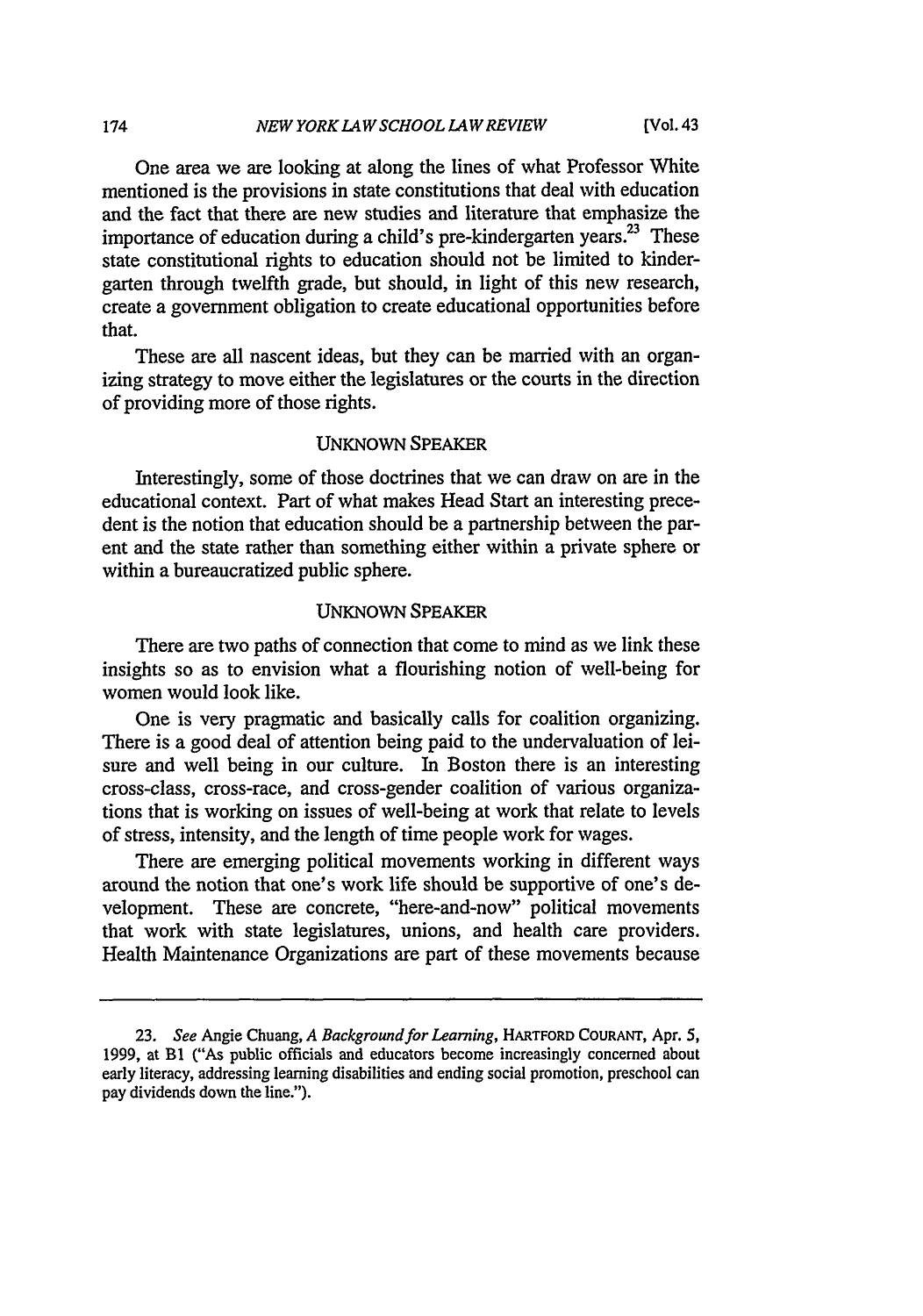they are able to translate aspirations into material for political coalition work.

The other theme is coming from a very different place—feminist jurisprudence. Tracy Higgins just published an article in which she looks at the conditions that one would have to put in place to support the capacity of citizens to participate in a democracy fully and with a robust voice.24 Much legal theory addresses the concept of the constricted agency of women and the different kinds of measures the law could take to address the notion that to participate equally as a citizen in a democracy one must have a voice.

Feminist jurisprudence comes from a very different direction, but that is an area in which we can link some ideas in abstract legal theory that feminist scholars are writing about.

#### MARTHA DAVIS

Professor White's remarks reminded me of the community action programs from the 1960s that required the "maximum feasible participation" of the constituents they were serving. There was actually a legal requirement that people have a voice.

#### UNKNOWN SPEAKER

That was Head Start.

#### MARTHA DAVIS

Right. It reminded me that we really have not been attentive to that issue.

In the most recent welfare bill there are two instances that come to mind. First, the National Governors' Association is required to be consulted in developing performance standards. Why should the National Governors' Association, a private entity, be consulted in developing federal standards and not others who are equally affected? No one has focused on this question.

Second, in New York State's legislation, there is a requirement that the state consult with domestic violence advocates in developing their criteria for the family violence option. This is something that we could have pushed harder on and expanded.

<sup>24.</sup> *See* Tracy E. Higgins, *Democracy and Feminism*, 110 HARV. L. REV. 1657 (1997).